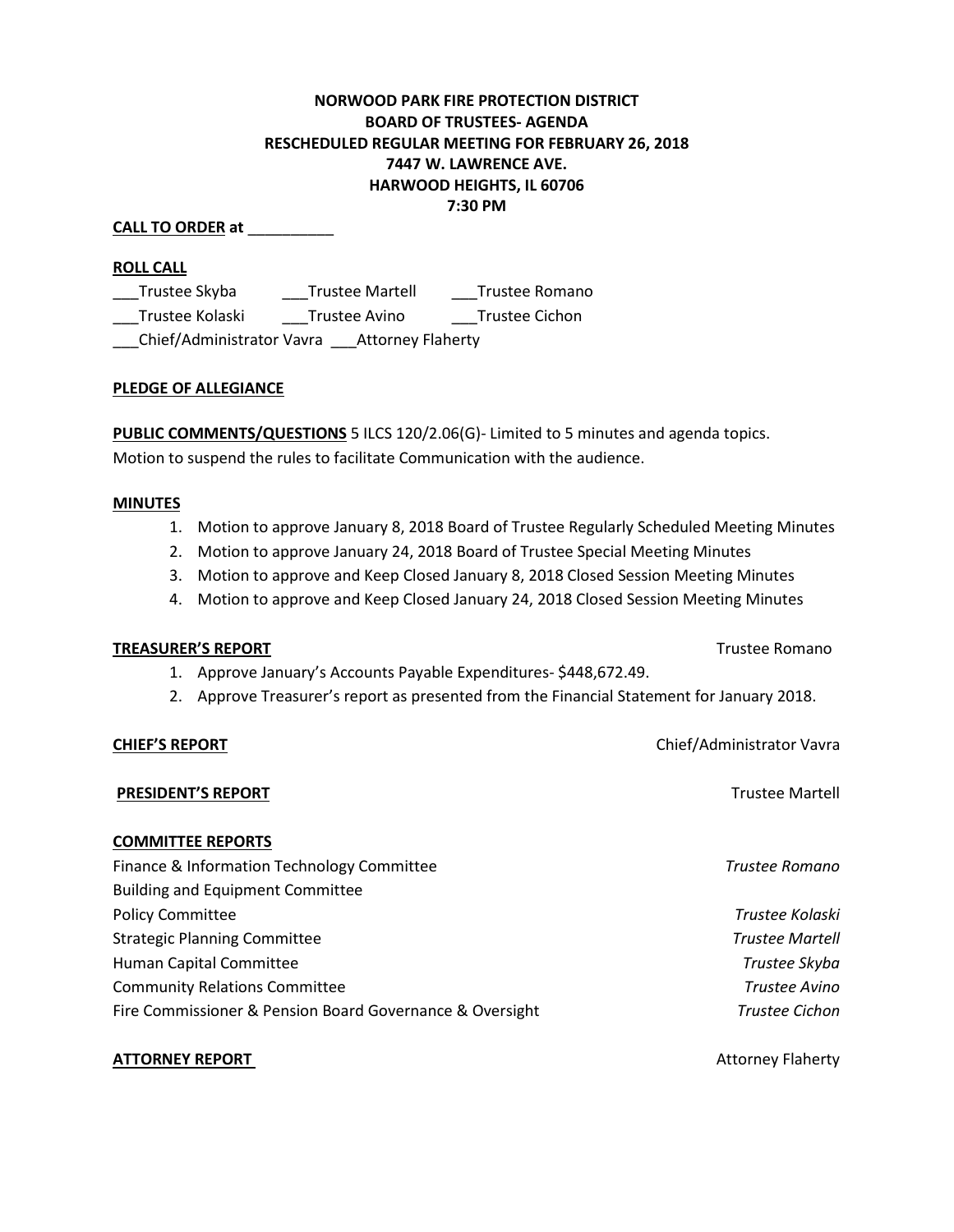#### **OLD BUSINESS**

*Review, discuss, and/or take action on matters relative on the following:*

- 1. Motion to approve the modification to the Deputy Chief's job description as found in #3.04 of the Norwood Park Fire Protection District Board of Trustee Policy Manual.
- 2. Motion to approve American Response Vehicle (ARV) at a cost of \$95,605.00 for the remount of ambulance module on 2018 Chassis per specification.
- 3. Motion to approve Pentegra Systems at a cost of \$13,875.00 for VOIP telephone system per project specifications.

### **NEW BUSINESS**

*Review, discuss, and/or take action on matters relative on the following:*

- *1.* Motion to ratify the Automatic Aid Agreement with Rosemont Fire Department.
- 2. Motion to approve the purchase of (2) two McGrath Visual Laryngoscopes, blades and extra batteries at a total cost of \$5,355 through Stryker.
- 3. Motion to approve the Com Ed grant program allowing Twin Supplies to replace fluorescent lighting with LED technology. Total project cost is \$18,079.60, Come Ed grant rebate award is \$11,252.60, and the net cost to the District will be \$6,827.
- 4. Motion to develop Brick Paver Program Committee at no cost to the District.
- 5. Possible action on resolution of labor grievance.
- 6. Motion to ratify the payment to Global for preventative maintenance and pump tests to Engine #102 for \$10,741.56 and Truck #104 for \$17,475.82.
- 7. Motion to ratify the payment to IFCA Educational and Research Foundation in the amount of \$3,550 for Deputy Chief Blondell Fire Officer class.
- 8. Motion to ratify the payment to Washtown in the amount of \$2,150.91 for the repair to the W125 washer.
- 9. Motion to ratify the payment to Village of Romeoville- Fire Academy in the amount of \$1,050 for Advanced Technician training for Firefighters Sanchez and Christensen.
- 1. **CLOSED SESSION** if necessary. Pursuant to Section (2)(c)(1) of the Open Meetings Act (to discuss the appointment, employment, compensation, discipline, performance or dismissal of specific employees of the public body); and/or section  $(2)(c)(11)$  of the Act (pending, probable or imminent litigation); 5 ILCS 120/2(c)(3) Selection of a person to fill a public office and Section 2(c)(2) Collective Negotiating matters between the public body and its employees.

TIME IN TIME RETURN **ROLL CALL**

\_\_\_Trustee Skyba \_\_\_Trustee Martell \_\_\_Trustee Romano Trustee Kolaski Trustee Avino Trustee Cichon

\_\_\_Chief/Administrator Vavra \_\_\_Attorney Flaherty

#### **ADJOURNMENT**

Motion to adjourn.